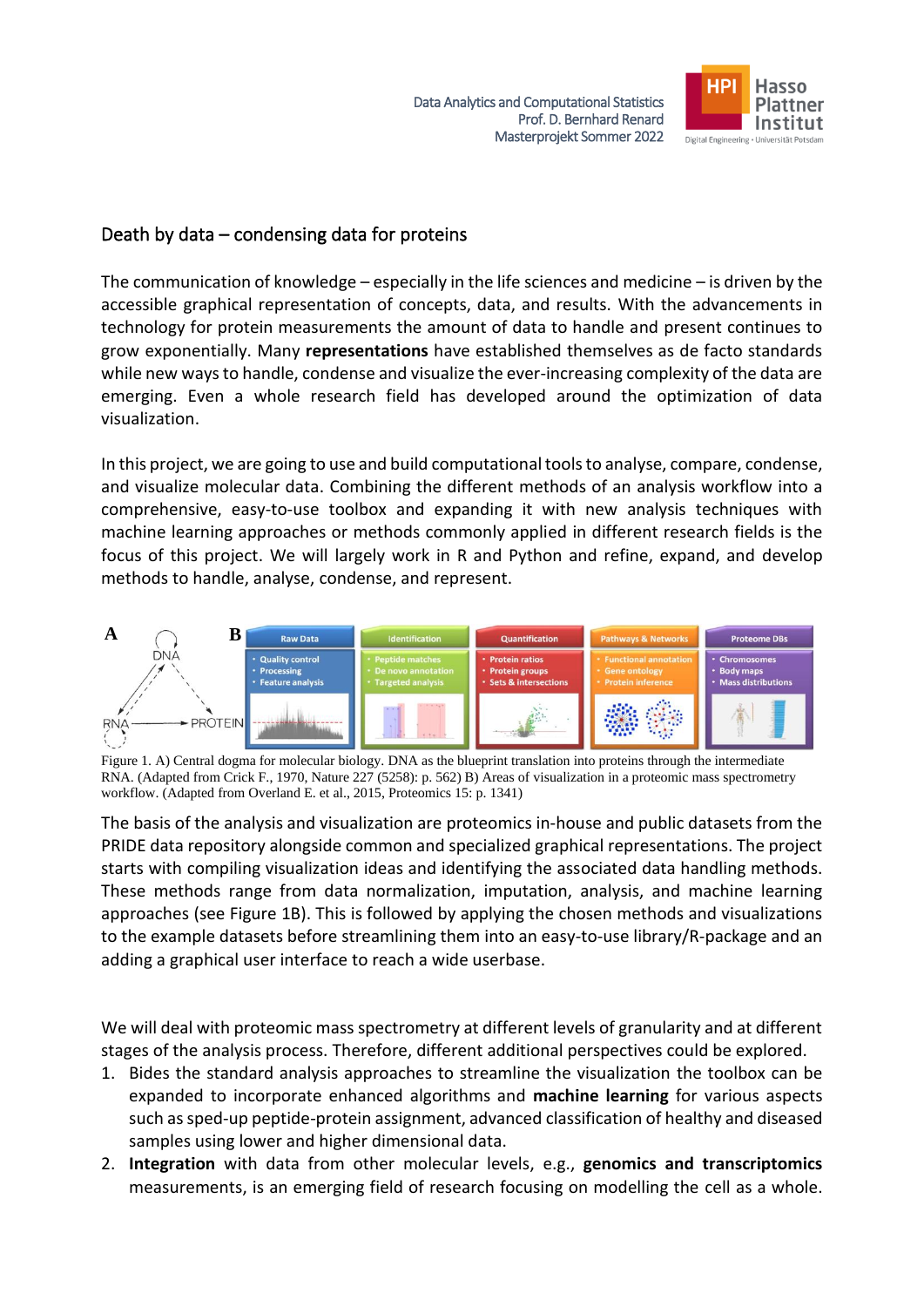Using visualization methods from these other research fields enables communication across fields easier. Bringing proteomics data into formats meant for other omics tools allows for a whole set of new analysis methods and visualizations to be added to the toolbox.

#### **Infobox: Biological background**

In human body cells, different types of molecules act together and determine cellular behaviour. While DNA containing genetic information gives the overall blueprint, RNA provides a specialized set of instructions on how proteins should be built. This is called the **central dogma** of molecular biology (see Figure 1A). Proteins then can interact in different ways to determine health and disease. Proteomic mass spectrometry is a technology to analyse proteins. Whole proteins are digested into smaller entities called peptides. These peptides are fragmented, and the fragments are measured using mass spectrometers, million dollar highly sensitive scales. Many thousands of proteins are measured and used to compare disease tissue with healthy tissue to identify biomarkers that can help with diagnostics and treatment.

With ever increasing ways to analyse the resulting measurements and proteins, graphical representations have been amended and evolved over the last 30 years while others are deeply ingrained in the standard sets of graphics that help biologists understand these data and draw their conclusions from them (see Figure 2A). To push forward easy communication of proteomic mass spectrometry data, we aim to compare build a comprehensive toolbox for analyses and graphical representations.

3. Finally, how data can be **presented in new** and easily understandable ways is an open and ever developing question that could be pursued. Thereby, different options how information can be prepared and presented through novel still and interactive processes can be developed (see Figure 2B).

Figure 2. A) Standard representation of the coverage of a protein sequence through peptides identified in an experiment. It highlights the identified peptides in red while representing the overall protein sequence. B) Advanced representation of protein domain structure in the middle in blue alongside identities (color coded PTMs) and sites within the protein sequence across different diseases. This highlights the prevalence of these changes in each disease group. © Christoph Schlaffner, unpublished work.

#### **A** Protein sequence coverage: 8%

Matched peptides shown in **bold red**.

1 MKWVTFISLL LLFSSAYSRG VFRRDTHKSE IAHRFKDLGE EHFKGLVLIA 51 FSQYLQQCPF DEHVKLVNEL TEFAKTCVAD ESHAGCEKSL HTLFGDELCK 101 VASLRETYGD MADCCEKQEP ERNECFLSHK DDSPDLPKLK PDPNTLCDEF 151 KADEKKFWGK YLYEIARRHP YFYAPELLYY ANKYNGVFQE CCQAEDKGAC 201 LLPKIETMRE KVLASSARQR LRCASIQKFG ERALKAWSVA RLSQKFPKAE 251 FVEVTKLVTD LTKVHKECCH GDLLECADDR ADLAKYICDN QDTISSKLKE 301 CCDKPLLEKS HCIAEVEKDA IPENLPPLTA DFAEDKDVCK NYQEAKDAFL 351 GSFLYEYSRR HPEYAVSVLL RLAKEYEATL EECCAKDDPH ACYSTVFDKL 401 KHLVDEPONL IKONCDOFEK LGEYGFONAL IVRYTRKVPO VSTPTLVEVS 451 RSLGKVGTRC CTKPESERMP CTEDYLSLIL NRLCVLHEKT PVSEKVTKCC 501 TESLVNRRPC FSALTPDETY VPKAFDEKLF TFHADICTLP DTEKQIKKQT 551 ALVELLKHKP KATEEQLKTV MENFVAFVDK CCAADDKEAC FAVEGPKLVV 601 STOTALA



### *Why should you join this project?*

You will deal with a wide range of datasets, their research application, subject specific algorithms, and their graphical representation. There are many potential avenues this project can take, and we can adapt to your interest.